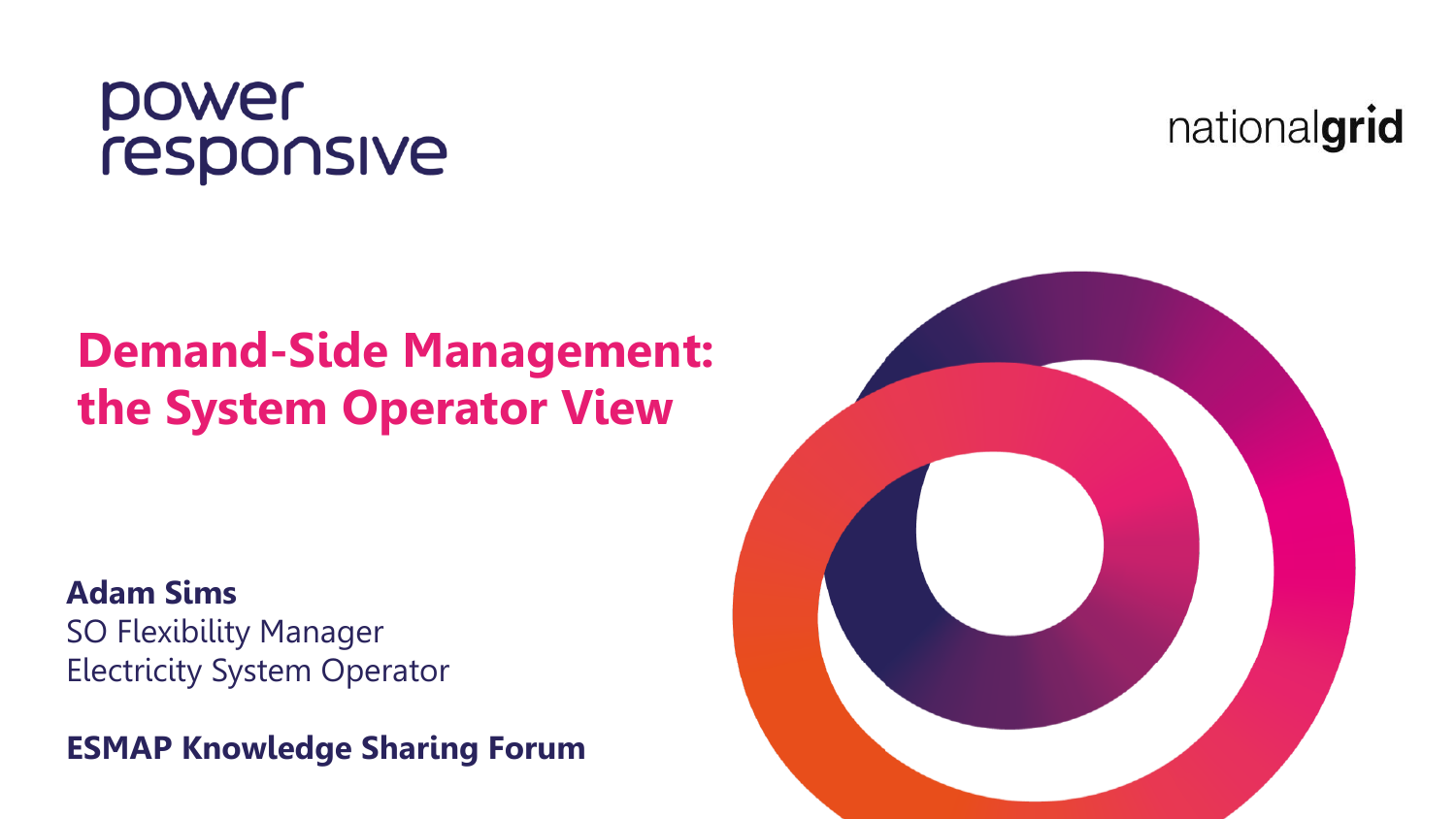



#### **National Grid's role as System Operator**



National Grid Electricity Transmission System **Operator** 

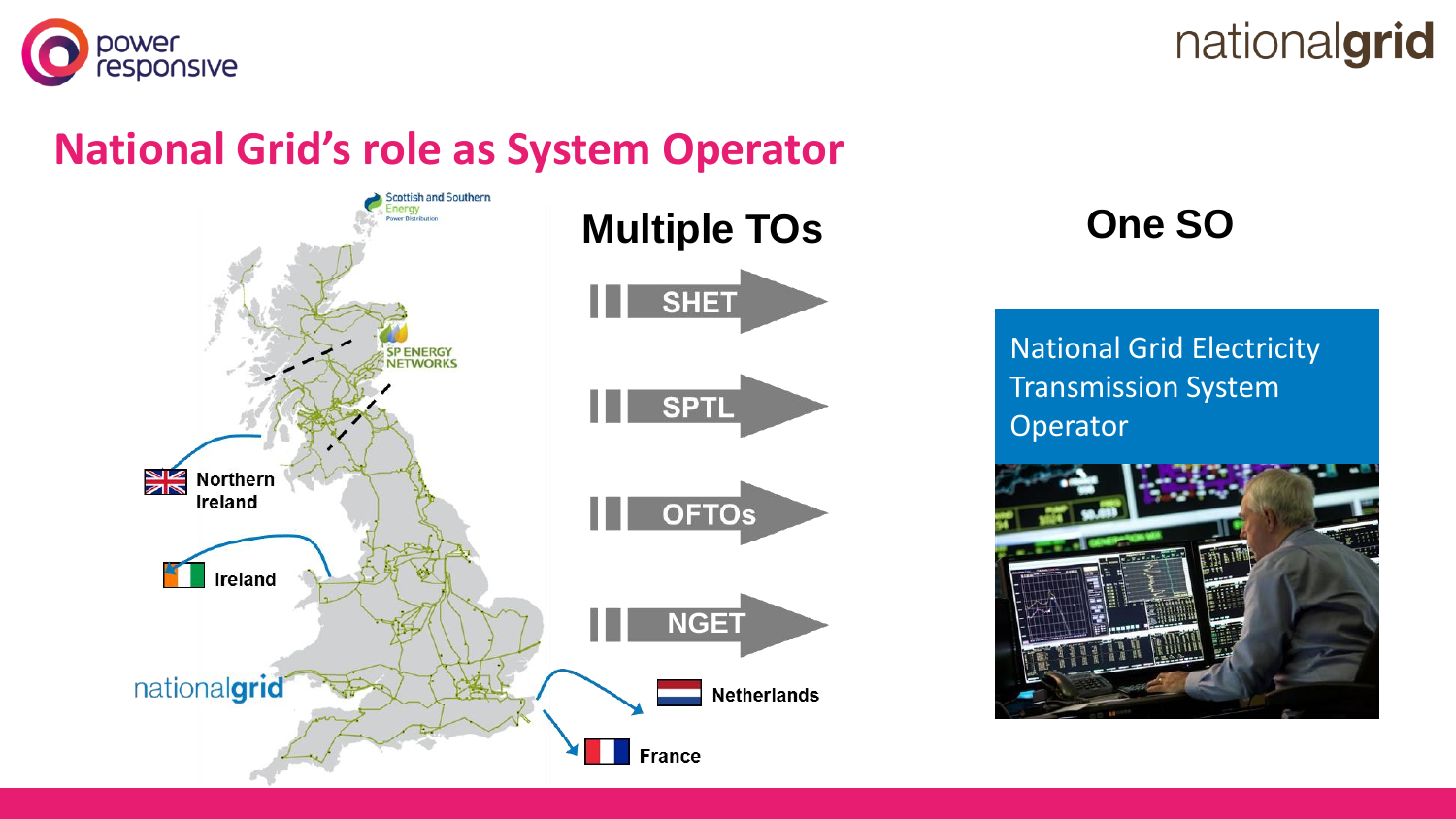



#### **National Grid's role as System Operator**

Efficient, economic & coordinated development of the Electricity Transmission System



Residual energy balancing postgate closure

> Maintaining quality and security of supply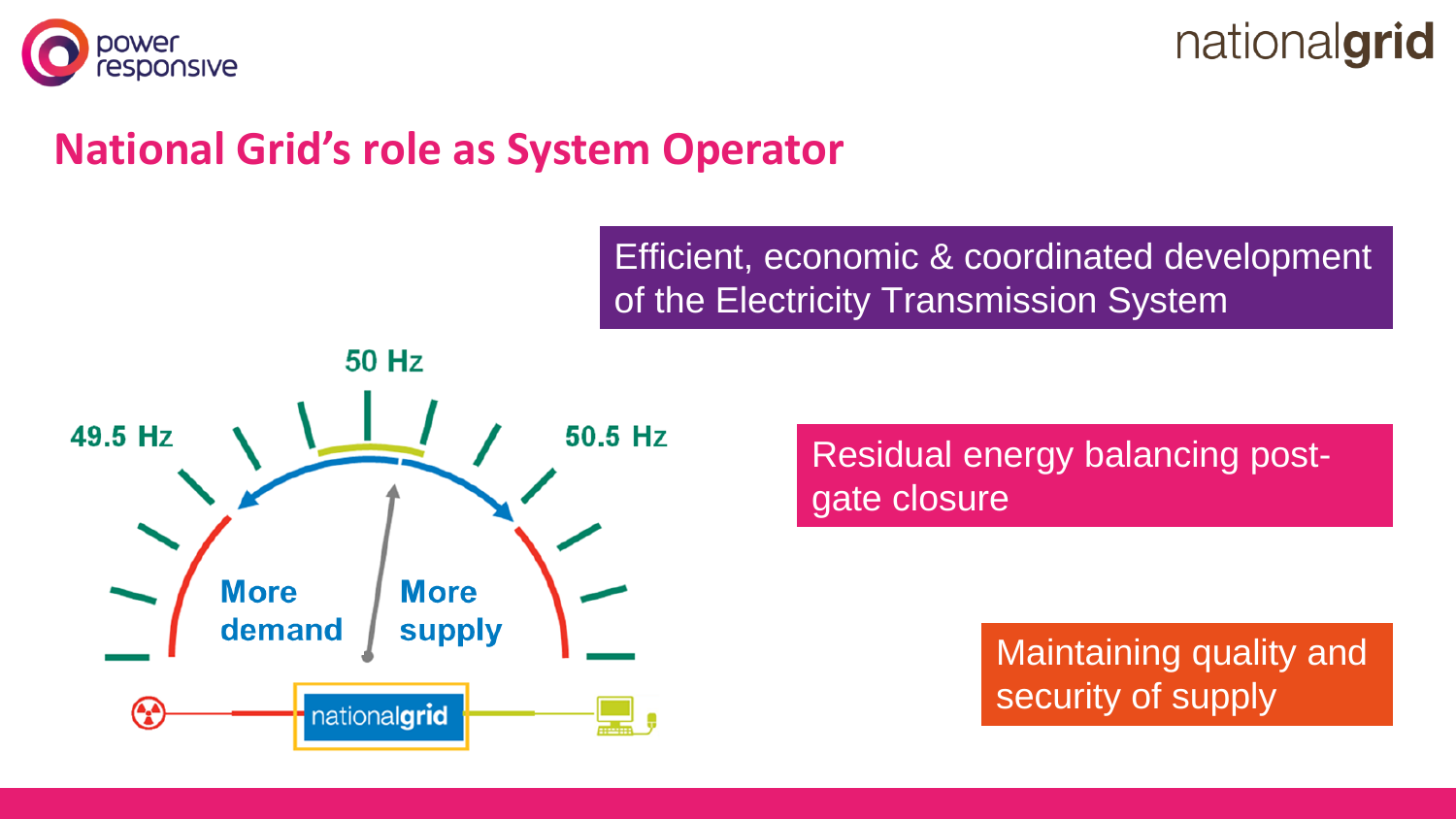



#### **What is flexibility and why do we need it?**

- What do we mean by "flexibility"?
- Why do we need more flexible plant?
- How are we going to create the environment where flexibility is rewarded?

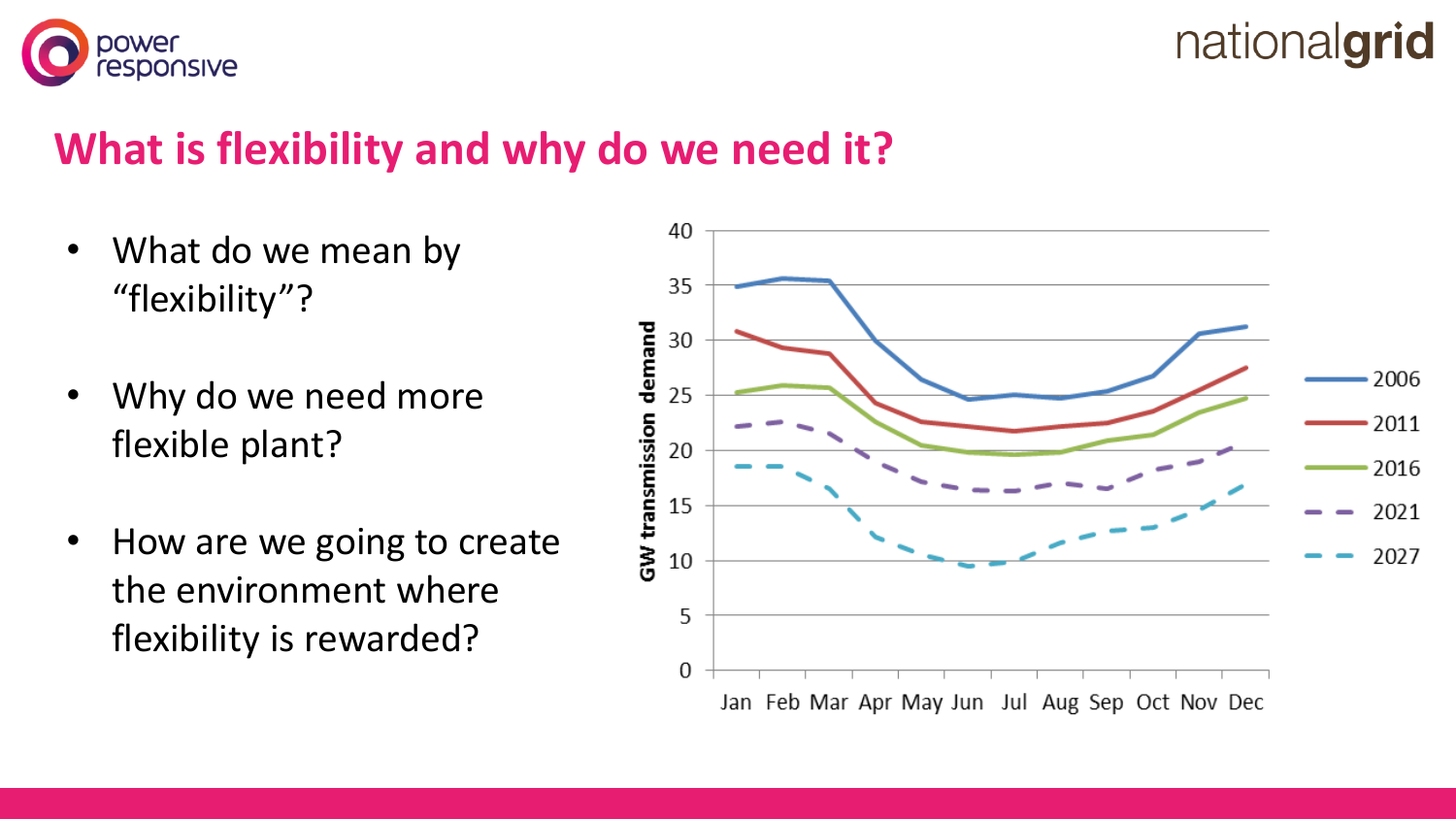



#### **Introduction to Power Responsive**

#### Purpose

- Launched in 2015 to support growth in participation of demand side flexibility into GB electricity markets
- Stakeholder-led programme of work, facilitated by National Grid SO

#### Engagement channels

- **Steering Group**  almost 30 members representing all stakeholder groups established
- **Flexibility Forum** to deliver fresh messages and clarity to demand side flexibility stakeholders, create engaging debate, and work towards action/solutions
- **Sponsors' events**  Major Energy Users Council, The Energyst
- **External events**  RWM, Solar and Storage Live, Energy Live, Flexible Networks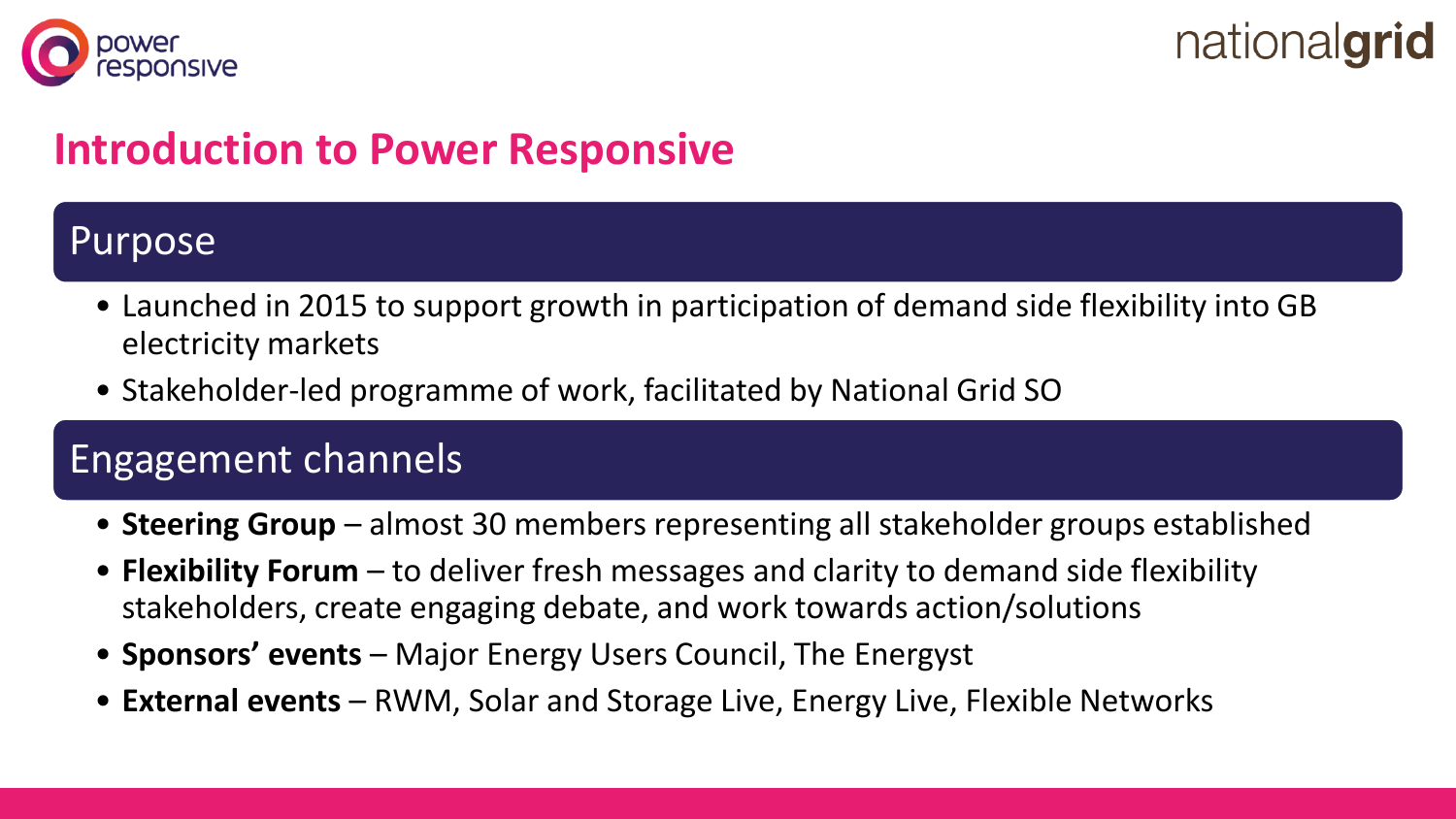

### nationalgrid

#### **Power Responsive programme objectives – Year 3**

- **1. Continued Customer Engagement**
	- Broaden engagement activity to include stakeholders in other sectors
	- Continued deeper engagement with DSR stakeholders
- **2. Increase Confidence in Flexibility**
	- Providing information that supports confidence to invest
	- Support activity to build confidence in working with partners
- **3. Evolution of Flexibility Markets**
	- Simplifying Balancing Services to encourage participation
	- Trial sharing of services with distribution networks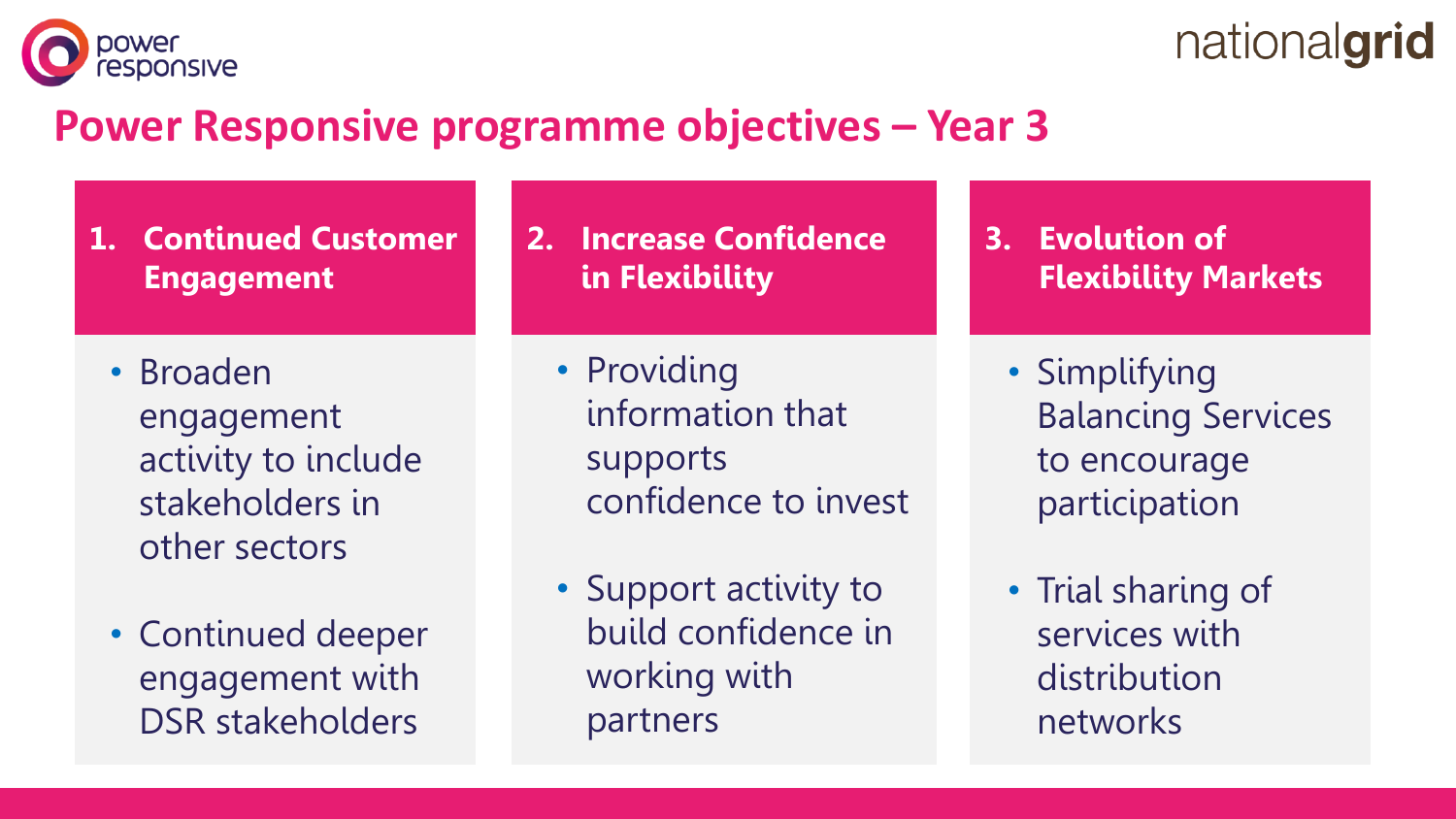



#### **Future of Balancing Services**

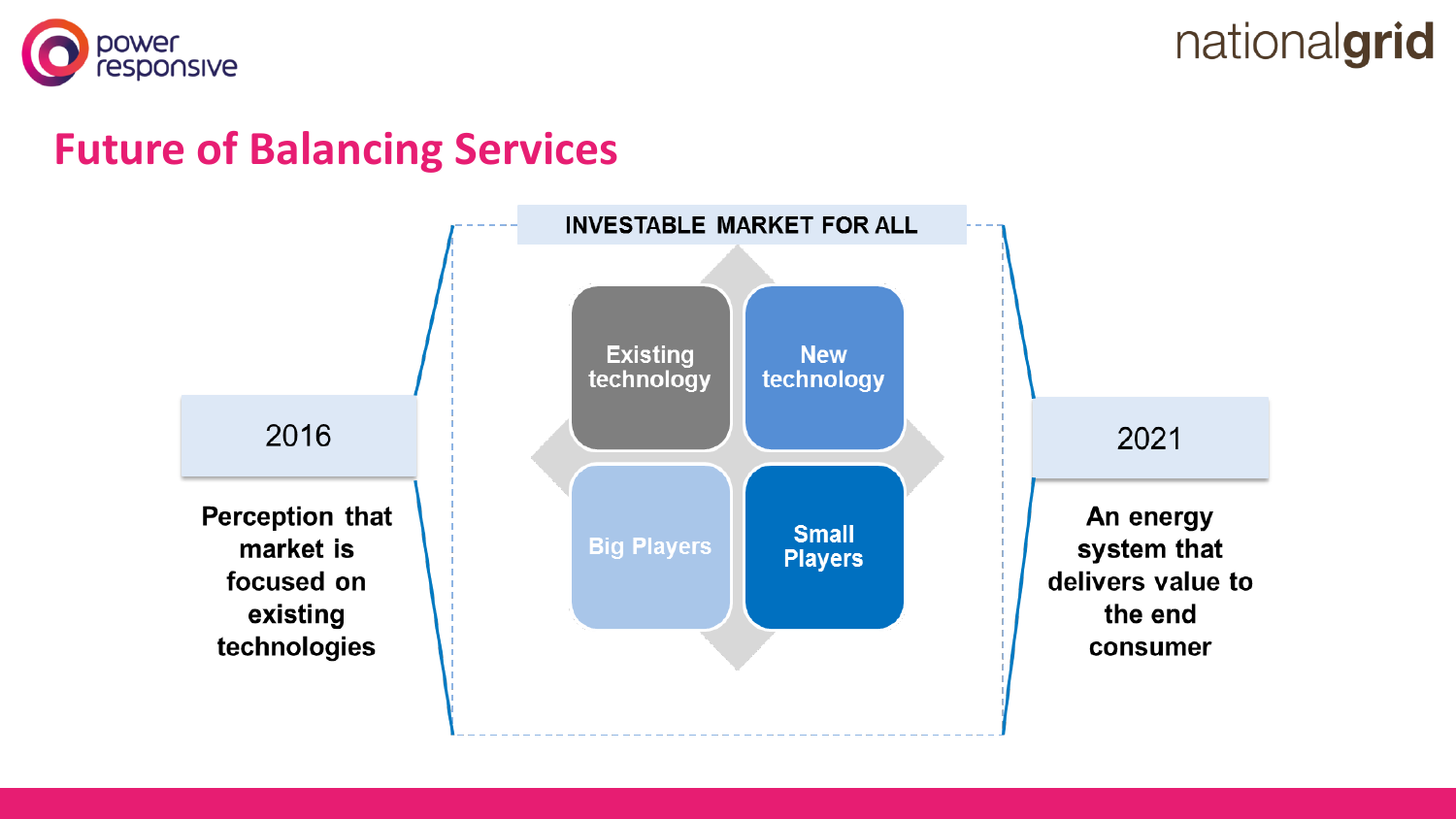



#### **System Needs & Product Strategy consultation**



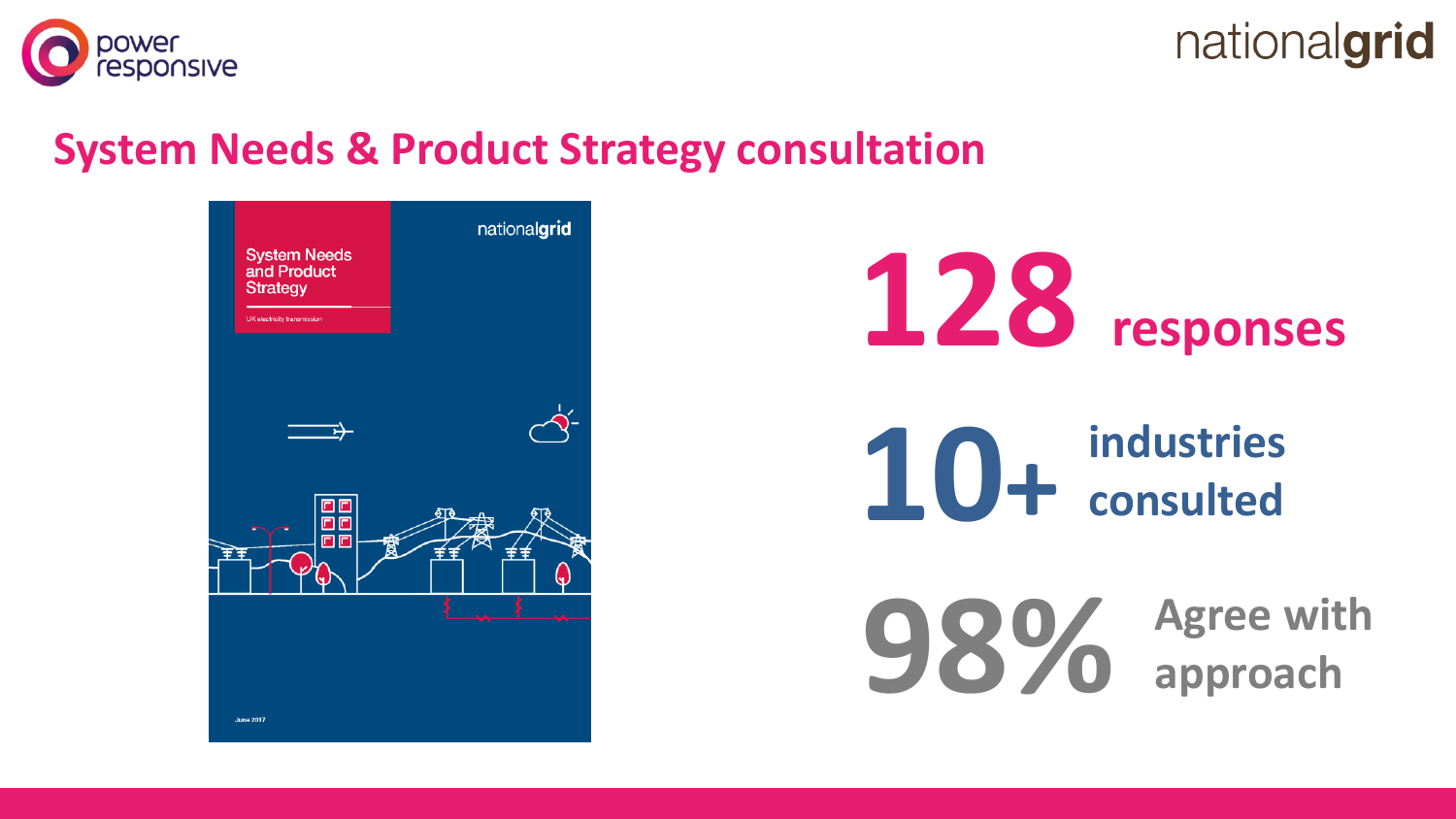



#### **Future of Balancing Services – What's next?**

Simplification and standardisation of existing markets for frequency response and reserve energy

Trial new procurement approaches for frequency response: closer to real time, cleared price auction

Investigate faster-acting frequency response procurement as part of business-as-usual

Transition to 'business as usual' for demand side flexibility